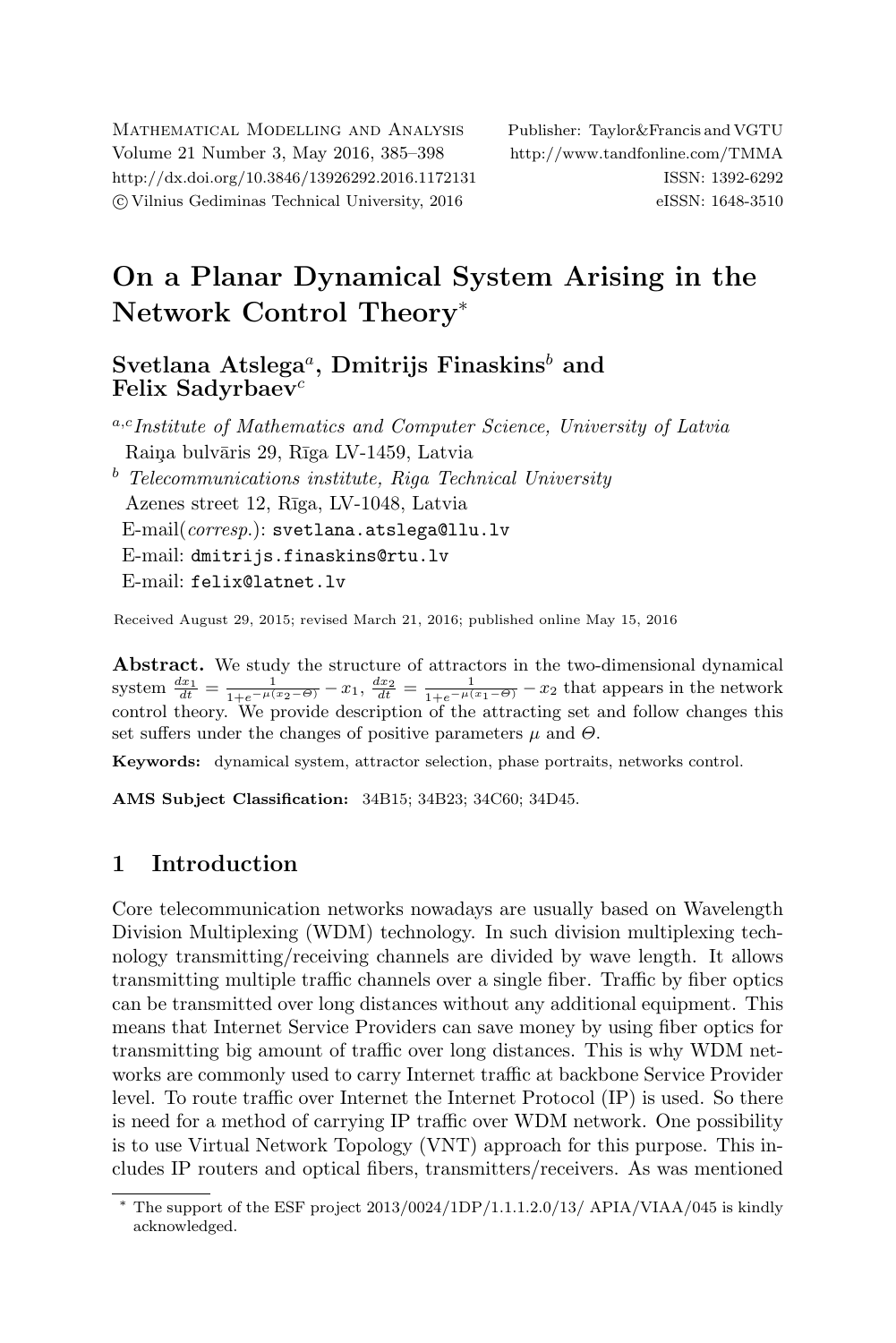above, a single fiber can carry a lot of traffic from different sources to different destinations by defining multiple channels, which are separated from each other by wave length.

There are multiple VNT control methods, which configure/reconfigure VNT according to traffic demand matrices in order to optimize network performance. Traffic demand matrices show how traffic flows are distributed via nodes and how these flows change over time. Nowadays Internet users are intensively using programs like Skype with video call opportunity, use online video services like YouTube or torrents, which generate a lot of traffic in unpredictable time moments. This causes constant and rapid changes in traffic flows between nodes (routers) in the network. There is need to reconfigure VNT over a period of time in order to provide high-level service with minimal delays. Thus VNT needs to be adaptable to changes in traffic demand. There are two modes of constructing traffic demand matrices, namely, offline and online or dynamic mode. In offline mode traffic demand matrices are constructed using previously known information about changes in traffic demand as it is described in [\[2\]](#page-13-0), [\[3\]](#page-13-1), [\[6\]](#page-13-2), [\[11\]](#page-13-3). The major weakness of this approach is that offline methods do not work correctly if traffic flow changes are different from expectations. This will result in service quality drop.

Online approach allows reconfiguring VNT dynamically, no previous knowledge about traffic patterns is needed. In this case periodical measurement results or data received via well-known Simple Network Management Protocol (SNMP) could be used. To evaluate VNT status (performance), some information about network current state should be used like average or maximum link utilization, end-to-end packet delays. Based on this information new lightpaths can be added to source-destination pair of nodes if, for example, link utilization between these nodes exceeds the defined threshold and, consequently, can be removed if lightpaths currently used by the node pair are underutilized.

The majority of online VNT control methods are used when traffic demand is changing periodically and gradually [\[10\]](#page-13-4). This approach fails to work if changes of traffic demand are not predictable. This is the case in most real-life applications. So there is need to develop a VNT control method that is adaptable to unknown and unpredictable changes in network environment. This method should work also if these changes are rapid. Scientists and engineers tried to propose an algorithm that could successfully deal with all the above mentioned problems/limitations. Some researchers thought it could be a good idea to search for such an algorithm in Nature. It was noticed by biologists that cells in all living organisms are adaptable to unknown and unpredictable changes in environment. The used mechanism allows cells to adapt to changing environment even if these changes are very fast. This mechanism was described by [\[5\]](#page-13-5). It was proposed to use attractor selection, which represents mechanism of adaptation to unknown changes in biological systems [\[8\]](#page-13-6), [\[7\]](#page-13-7), [\[9\]](#page-13-8). The literature on gene regulatory systems is intensive and we would like to mention review articles  $[12]$ ,  $[1]$ ,  $[4]$ .

The main idea of attractor selection is (accordingly to some authors such as [\[9\]](#page-13-8), [\[7\]](#page-13-7), [\[8\]](#page-13-6)) that the system is driven by two components, namely, deterministic and stochastic. Attractors may consist of a set of the equilibrium points in the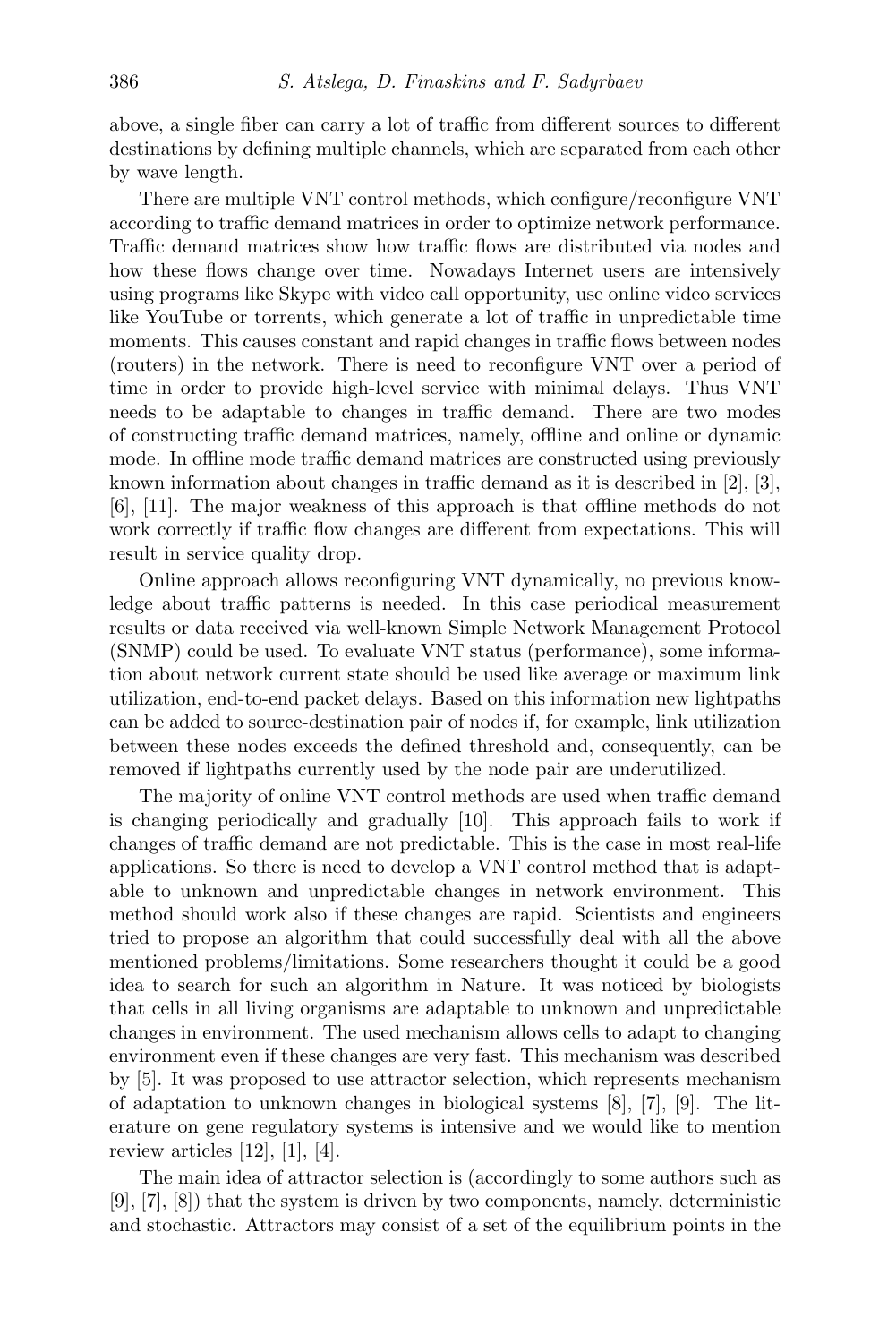solution space. Conditions of such system are controlled by simple feedback. When conditions of a system are suitable (that is, close to one of the attractors), it is driven almost only by deterministic behavior and stochastic influence is limited. When conditions of the systems are poor, the deterministic behavior is negligible and in this case system is driven by stochastic behavior. In this case the system randomly fluctuates searching for a new attractor. When this attractor is found, the deterministic behavior again dominates over stochastic [\[9\]](#page-13-8). Such approach could be used to adapt VNT to changes in traffic demand as well.

If we use an attractor selection mechanism for management of network resources, first we should define the regulatory matrix W, which shows relationships between node pairs, that is, how any node pair affects another one including itself. As it was described in [\[5\]](#page-13-5), there are three types of influence, namely, activation, inhibition and no relation, corresponding to  $W_{ij}$  values of 1, −1 and 0.

The better approach to be used is to define the regulatory matrix W based on network topology. With this we would ensure that matrix W reflects the correct relationships between node pairs, thus attractor selection method would provide optimal solution in terms of network management.

If we define matrix  $W$  based on network topology, then activation (the respective  $W_{ij}$  value is 1) would correspond to situations where setting-up additional lightpaths for the particular node pair would mean more effective traffic routing. As an example we could mention the situation when 3 nodes are connected in a series (Figure [1\)](#page-2-0).

<span id="page-2-0"></span>

Figure 1. Two node pairs activate another node pair for more efficient routing.

Node pairs  $1-2$  and  $2-3$  should activate node pair  $1-3$  to establish a direct link between nodes 1 and 3 and to avoid configuring lightpaths 1 −2 and 2 − 3. This would ensure more effective lightpaths usage and reduce utilization of computing resources of Router 2. Inhibition (the corresponding  $W_{ij}$  value is −1) would mean that node pairs are competing for shared resources. As an example such situation is visualized in Figure [2.](#page-3-0)

No relation (the respective  $W_{ij}$  value is 0) corresponds to situations when node pairs are located in different parts of the network and do not interrelate. In this paper we will investigate the behavior of the network shown in Figure [2.](#page-3-0)

Since node pairs  $1-2$  and  $3-4$  are competing for the resources (lightpaths) between nodes 5 and 6, these pairs will inhibit each other and the respective entries of matrix W are  $-1$ . We assume that traffic can flow only from node 1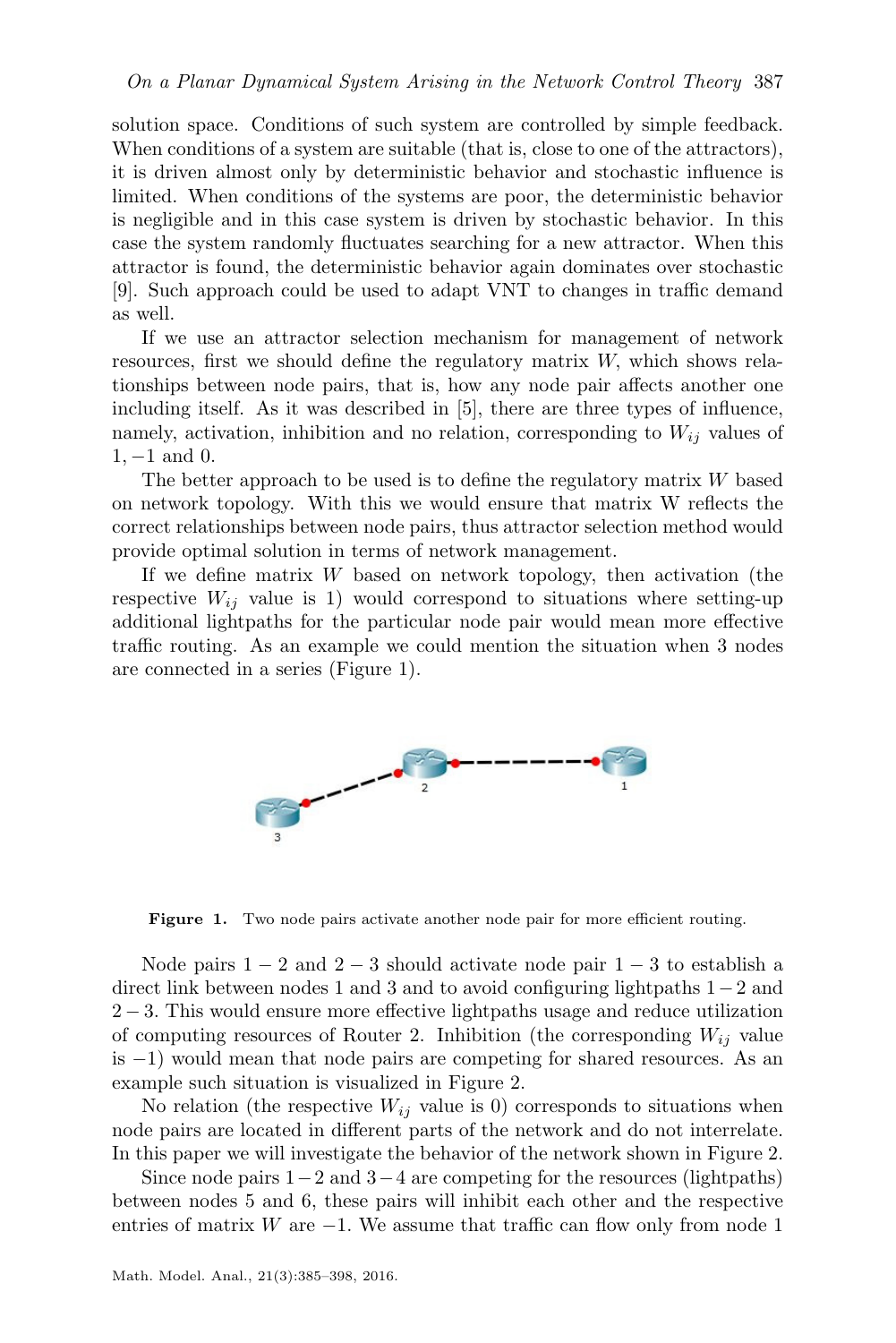<span id="page-3-0"></span>

Figure 2. Two nodes pairs are competing for resources.

to node 2 or from node 3 to node 4; no other combinations are allowed. This will simplify the system of differential equations that describes the mechanism of attractor selection for this network. In fact, the system consists only of 2 equations, describing node pairs  $1 - 2$  and  $3 - 4$ . The node pair  $5 - 6$  does not carry an independent traffic, traffic between these nodes consists only from traffic between node pairs  $1 - 2$  and  $3 - 4$ . So the direct lightpaths between node pairs  $1 - 2$  and  $3 - 4$  will be established. To simplify calculations, we will assume that self-influence is 0. This means that matrix  $W$  is as follows:

$$
W = \left(\begin{array}{cc} 0 & -1 \\ -1 & 0 \end{array}\right) \text{ or } W = \left(\begin{array}{cc} 0 & 1 \\ 1 & 0 \end{array}\right)
$$

Matrix W with " $-1$ " on the right-to-left diagonal corresponds to the network topology shown in Figure [2](#page-3-0) where two node pairs are competing for the shared resources. The symbol "–1" means that these node pairs are inhibiting each other (so trying to influence competitor in the way that it would get less resources). Matrix  $W$  with "1" on the right-to-left diagonal corresponds to the network topology similar to that shown in Figure [1;](#page-2-0) node pairs do not share any resources and try to activate each other to ensure optimal routing and router utilization.

In this paper two systems of differential equations will be considered. Each system consists of two differential equations. This means that the networks consist of two node pairs. First, we look at the network similar to depicted in Figure [1](#page-2-0) with matrix W consisting of "1"-entries on the right-to-left diagonal. Then we deal with the network similar to described in Figure [2](#page-3-0) with matrix W that contains "–1"-entries on the right-to-left diagonal.

## 2 The system

The dynamics of the expression level of the protein on the i-th gene,  $x_i$ , is described as

$$
\frac{dx_i}{dt} = f\left(\sum_{j=1}^n W_{ij}x_j - \Theta\right)v_g - x_i v_g + \eta.
$$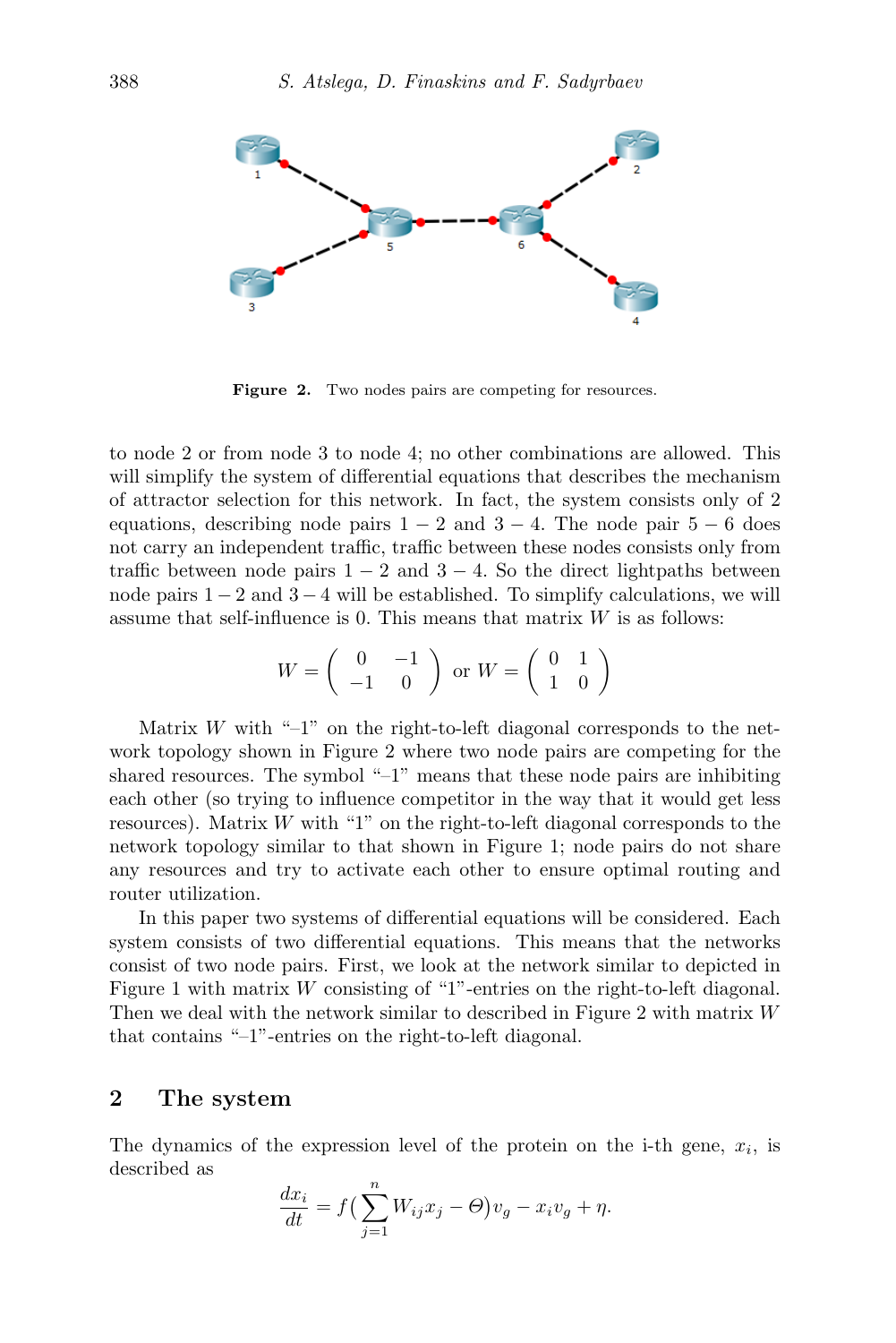The first and second terms at the right hand side represent the deterministic behavior of gene i, and the third term  $\eta$  represents stochastic behavior. The deterministic behavior controls the  $x_i$  due to the effects of activation and inhibition from the other genes. Those regulations of protein expression levels on gene i by other genes are indicated by regulatory matrix  $W_{ij}$ , which takes  $-1$ ,  $0,$  or  $+1$ , corresponding to activation, no regulatory interaction, and inhibition of the *i*-th gene by the *j*-th gene.

The rate of increase in the expression level is given by the sigmoidal regulation function,

$$
f(z) = \frac{1}{1 + e^{-\mu z}}, \quad \text{where} \quad z = \Sigma W_{ij} x_j - \Theta,
$$

 $\Theta$  is a regulatory parameter which can be adjusted, and  $\mu$  indicates the gain parameter of the sigmoidal function. The growth rate parameter  $v_q$  represents the conditions of the metabolic reaction network [\[9\]](#page-13-8).

## 3 Two-dimensional system. First case

We consider first the system

<span id="page-4-0"></span>
$$
\begin{cases}\n\frac{dx_1}{dt} = \frac{1}{1 + exp(-\mu(W_{11}x_1 + W_{12}x_2 - \Theta))} \cdot v_g - v_g x_1, \\
\frac{dx_2}{dt} = \frac{1}{1 + exp(-\mu(W_{21}x_1 + W_{22}x_2 - \Theta))} \cdot v_g - v_g x_2,\n\end{cases}
$$
\n(3.1)

where  $W = \begin{pmatrix} W_{11} & W_{12} \\ W_{21} & W_{22} \end{pmatrix} = \begin{pmatrix} 0 & 1 \\ 1 & 0 \end{pmatrix}$ . Set  $v_q = 1$ . The system [\(3.1\)](#page-4-0) becomes

<span id="page-4-1"></span>
$$
\begin{cases}\n\frac{dx_1}{dt} = \frac{1}{1 + e^{-\mu(x_2 - \Theta)}} - x_1, \\
\frac{dx_2}{dt} = \frac{1}{1 + e^{-\mu(x_1 - \Theta)}} - x_2,\n\end{cases}
$$
\n(3.2)

where  $\mu$  and  $\Theta$  are positive parameters.

Our goal is to study the phase portrait and the attracting sets of this system. The standard analysis of a phase portraits includes the following stages:

- detecting critical points;
- linearization of a system around the critical points;
- making conclusions about types of the critical points;
- visualization.

In presence of parameters the analysis is more complicated. Properties of the system and the number of critical points and their location and their types can change significantly. Therefore bifurcations (essential changes in properties of the system) are to be studied also. This is our goal in the sequel.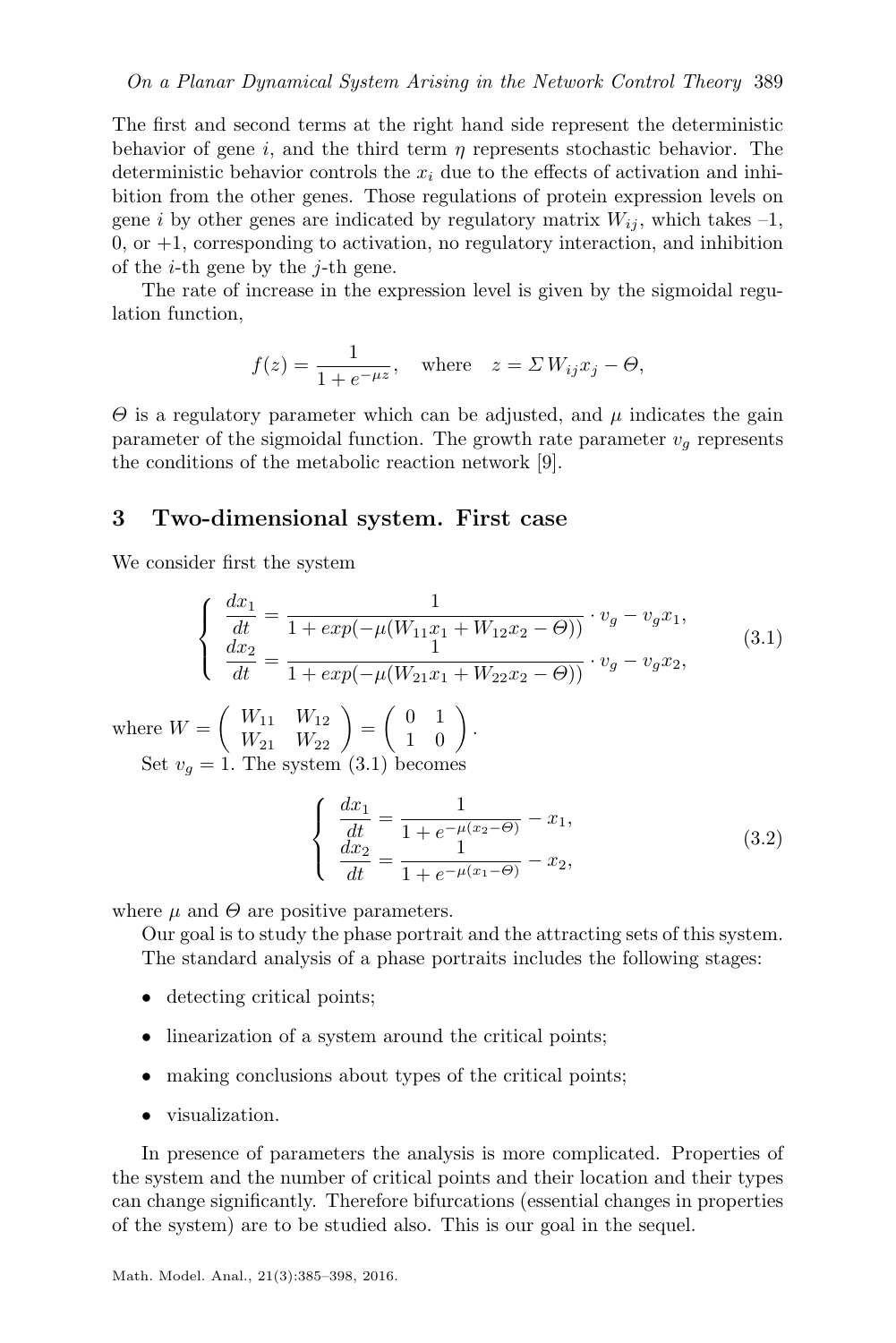### 3.1 Critical points

The critical points of system  $(3.2)$  are solutions  $(x_1, x_2)$  of the system

$$
\begin{cases}\n\frac{1}{1 + e^{-\mu(x_2 - \Theta)}} - x_1 = 0, \\
\frac{1}{1 + e^{-\mu(x_1 - \Theta)}} - x_2 = 0, \\
x_1 = \frac{1}{1 + e^{-\mu(x_2 - \Theta)}}, \\
x_2 = \frac{1}{1 + e^{-\mu(x_1 - \Theta)}}.\n\end{cases}
$$
\n(3.3)

<span id="page-5-0"></span>or

Since both right hand sides in [\(3.3\)](#page-5-0) are positive but less than unity, all critical points locate in the square  $(0, 1) \times (0, 1)$ .

<span id="page-5-1"></span>**Proposition 1.** All critical points of system  $(3.3)$  are of the form  $(x, x)$ .

*Proof.* Denote  $\varphi(y) = \frac{1}{1 + e^{-\mu(y-\Theta)}}$ . The derivative  $\varphi'(y) > 0$  for any positive  $\mu$  and  $\Theta$ . It follows from [\(3.3\)](#page-5-0) that  $x_2\varphi(x_2) = x_1\varphi(x_1)$  for critical points. Since the function  $y\varphi(y)$  is strictly increasing (one has that the derivative  $\varphi(y) + y\varphi'(y) > 0$  any critical point lies on the bisectrix  $x_1 = x_2$ .  $\Box$ 

How many critical points the system may have? In Fig. [3](#page-6-0) the dependence of the x-coordinate of a critical point on the parameter  $\Theta$  is shown for various values of the second parameter  $\mu$ . It follows that for  $\mu \in (0, 4)$  there is exactly one critical point; for  $\mu \in (0, +\infty)$  it is possible for some range of  $\Theta$  that there are exactly three critical points; the situation for  $\mu = 4$  is specific and will be explained in the sequel.

### 3.2 Linearized system

The linearized system around a possible critical point  $(x_1, x_2)$  is

<span id="page-5-4"></span>
$$
\begin{cases}\nu' = -u + \frac{\mu e^{-\mu(x_2 - \Theta)}}{[1 + e^{-\mu(x_2 - \Theta)}]^2} \cdot v, \\
v' = \frac{\mu e^{-\mu(x_1 - \Theta)}}{[1 + e^{-\mu(x_1 - \Theta)}]^2} \cdot u - v.\n\end{cases} \tag{3.4}
$$

It follows from [\(3.3\)](#page-5-0) that

<span id="page-5-3"></span><span id="page-5-2"></span>
$$
e^{-\mu(x_2-\Theta)} = \frac{1}{x_1} - 1, \quad e^{-\mu(x_1-\Theta)} = \frac{1}{x_2} - 1.
$$
 (3.5)

Therefore, by  $(3.3)$  and Proposition [1,](#page-5-1) the coordinate x of any critical point  $(x, x)$  satisfies

$$
x = \frac{1}{1 + e^{-\mu(x - \Theta)}}.
$$
\n(3.6)

Figure [3](#page-6-0) shows that for some  $\mu$  and  $\Theta$  there are respectively one, two or three critical points.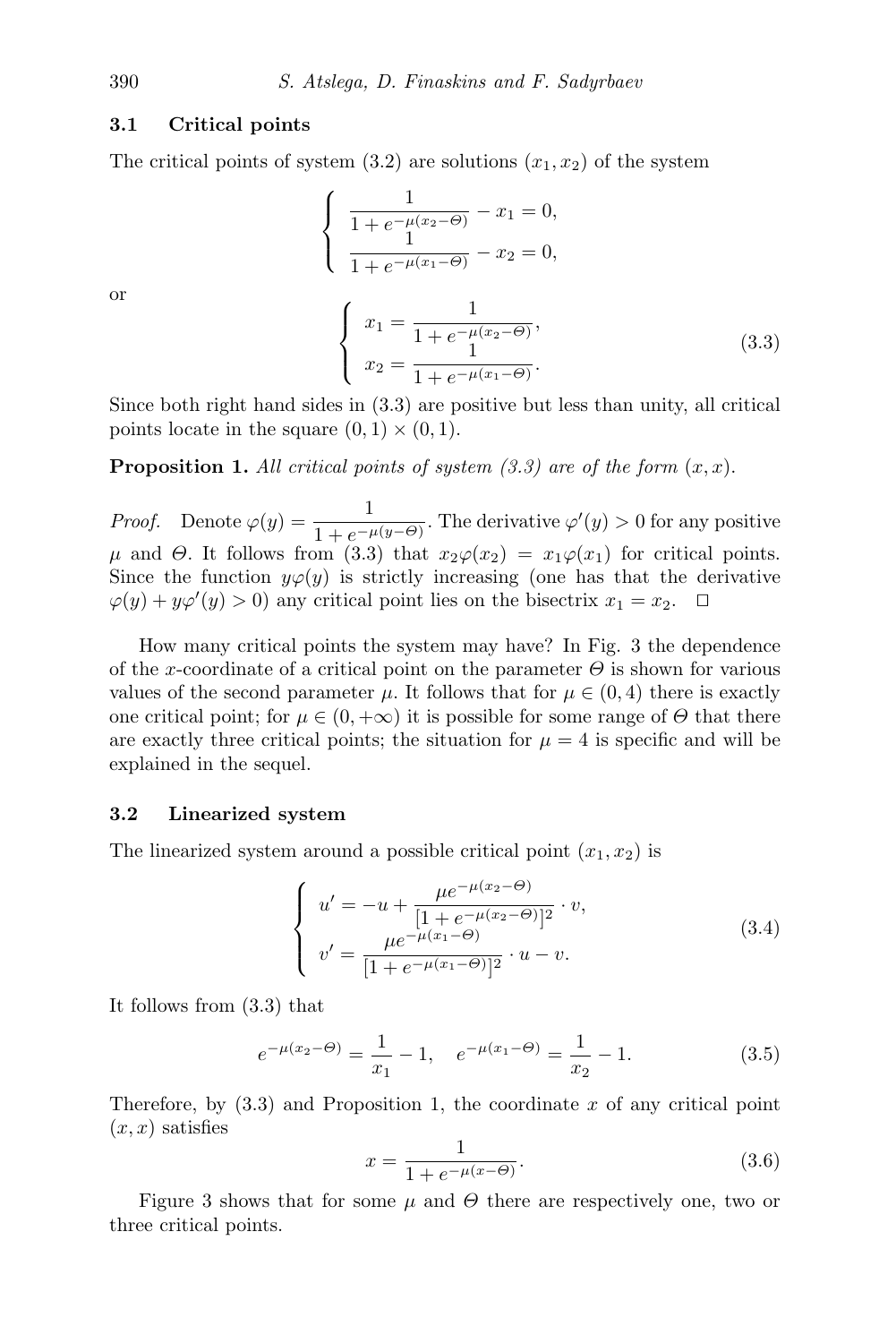<span id="page-6-0"></span>

**Figure 3.** The dependence of x of  $\Theta$  for a)  $\mu \in (0, 4)$ , b)  $\mu = 4$  and c)  $\mu \in (4, \infty)$ , vertical dashed lines for  $\Theta_1$  and  $\Theta_2$ .

Using  $(3.5)$ ,  $(3.6)$  the linearized system  $(3.4)$  can be written as

<span id="page-6-1"></span>
$$
\begin{cases}\nu' = -u + \mu x (1 - x) v, \\
v' = \mu x (1 - x) u - v.\n\end{cases} \tag{3.7}
$$

Let  $A$  be the coefficient matrix for the system  $(3.7)$ . Then

$$
\det A = 1 - \mu^2 x^2 (1 - x)^2 = [1 - \mu x (1 - x)][1 + \mu x (1 - x)].
$$

<span id="page-6-2"></span>Notice that x depends on  $\mu$  and  $\Theta$ . For  $\mu \in (0, 4)$  det  $A \neq 0$ ; for  $\mu = 4$  det  $A =$ 0 if  $\Theta = \frac{1}{2}$  and  $x = \frac{1}{2}$ ; for  $\mu \in (4; +\infty)$  det  $A = 0$  if  $\Theta = x + \frac{1}{\mu} \ln(\frac{1}{x} - 1)$ , where  $x_{1,2} = \frac{1}{2} \pm \frac{1}{2}$  $\sqrt{\mu^2-4\mu}$  $rac{1}{2\mu}$  (see Figure [4\)](#page-6-2).



**Figure 4.** Two branches  $\Theta = x + \frac{1}{\mu} \ln \left( \frac{1}{x} - 1 \right)$ , where  $x = \frac{1}{2} + \frac{1}{2}$  $\frac{\sqrt{\mu^2-4\mu}}{2\mu}$  (upper branch),  $x = \frac{1}{2}$  –  $\frac{\sqrt{\mu^2-4\mu}}{2\mu}$  (lower branch).

The characteristic equation for [\(3.7\)](#page-6-1) is

<span id="page-6-3"></span>
$$
(1 + \lambda)^2 = \mu^2 x^2 (1 - x)^2.
$$
 (3.8)

Therefore

$$
\lambda = -1 \pm \mu x (1 - x).
$$

The dependence of  $\lambda$ -s of x and through [\(3.6\)](#page-5-3) of  $\Theta$  (for  $\mu$  given) is depicted in Figure [5.](#page-7-0)

Math. Model. Anal., 21(3):385–398, 2016.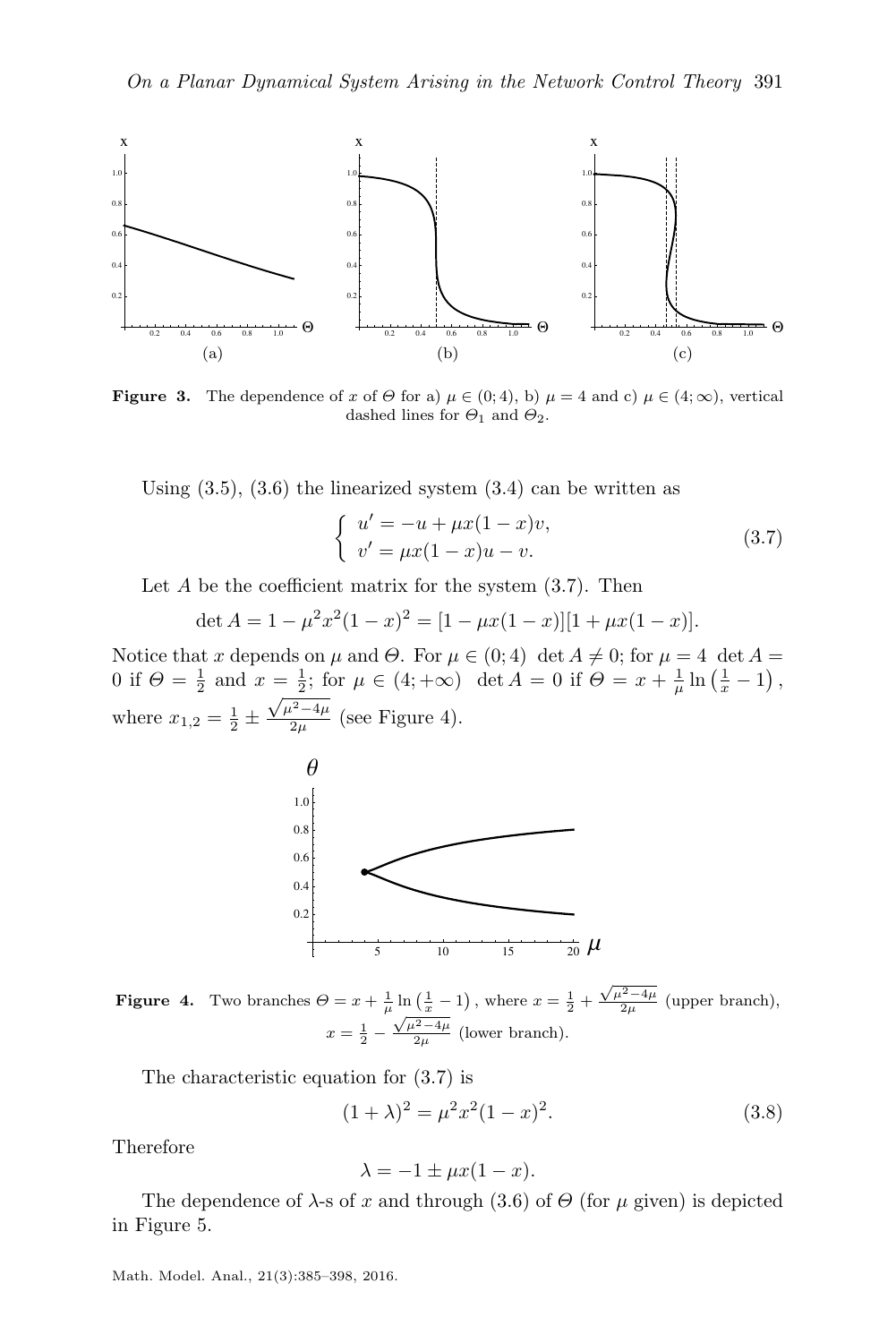<span id="page-7-0"></span>

Figure 5. Roots of characteristic equation [\(3.8\)](#page-6-3), thick line for  $-1 + \mu x(1 - x)$ , dashed line for  $-1 - \mu x(1-x)$ , for a)  $\mu \in (0, 4)$ , b)  $\mu = 4$  and c)  $\mu \in (4, \infty)$ .

## 4 Two-dimensional system. Second case

Consider the system [\(3.1\)](#page-4-0), where  $W = \begin{pmatrix} W_{11} & W_{12} \\ W_{21} & W_{22} \end{pmatrix} = \begin{pmatrix} 0 & -1 \\ -1 & 0 \end{pmatrix}$ .

The system [\(3.1\)](#page-4-0) looks

<span id="page-7-4"></span>
$$
\begin{cases}\n\frac{dx_1}{dt} = \frac{1}{1 + e^{\mu(x_2 + \Theta)}} - x_1, \\
\frac{dx_2}{dt} = \frac{1}{1 + e^{\mu(x_1 + \Theta)}} - x_2,\n\end{cases}
$$
\n(4.1)

<span id="page-7-1"></span>where  $\mu$  and  $\Theta$  are positive parameters. The critical points are solutions of the system

<span id="page-7-2"></span>
$$
\begin{cases}\nx_1 = \frac{1}{1 + e^{\mu(x_2 + \Theta)}}, \\
x_2 = \frac{1}{1 + e^{\mu(x_1 + \Theta)}}.\n\end{cases}
$$
\n(4.2)

It follows from [\(4.2\)](#page-7-1) that all critical points are in the square  $(0, 1) \times (0, 1)$ . The linearized system at a critical point  $(x_1, x_2)$  is

$$
\begin{cases}\nu' = -u - \frac{\mu e^{\mu(x_2 + \Theta)}}{[1 + e^{\mu(x_2 + \Theta)}]^2} \cdot v, \\
v' = -\frac{\mu e^{\mu(x_1 + \Theta)}}{[1 + e^{\mu(x_1 + \Theta)}]^2} \cdot u - v.\n\end{cases} \tag{4.3}
$$

Since

$$
e^{\mu(x_2+\Theta)} = 1/x_1 - 1
$$
,  $e^{\mu(x_1+\Theta)} = 1/x_2 - 1$ 

the system [\(4.3\)](#page-7-2) can be written

<span id="page-7-3"></span>
$$
\begin{cases}\nu' = -u - \mu x_1 (1 - x_1) v, \\
v' = -\mu x_2 (1 - x_2) u - v.\n\end{cases}
$$
\n(4.4)

Let  $A$  be the coefficient matrix for the system  $(4.4)$ . Then

$$
\det A = 1 - \mu^2 x_1 x_2 (1 - x_1)(1 - x_2).
$$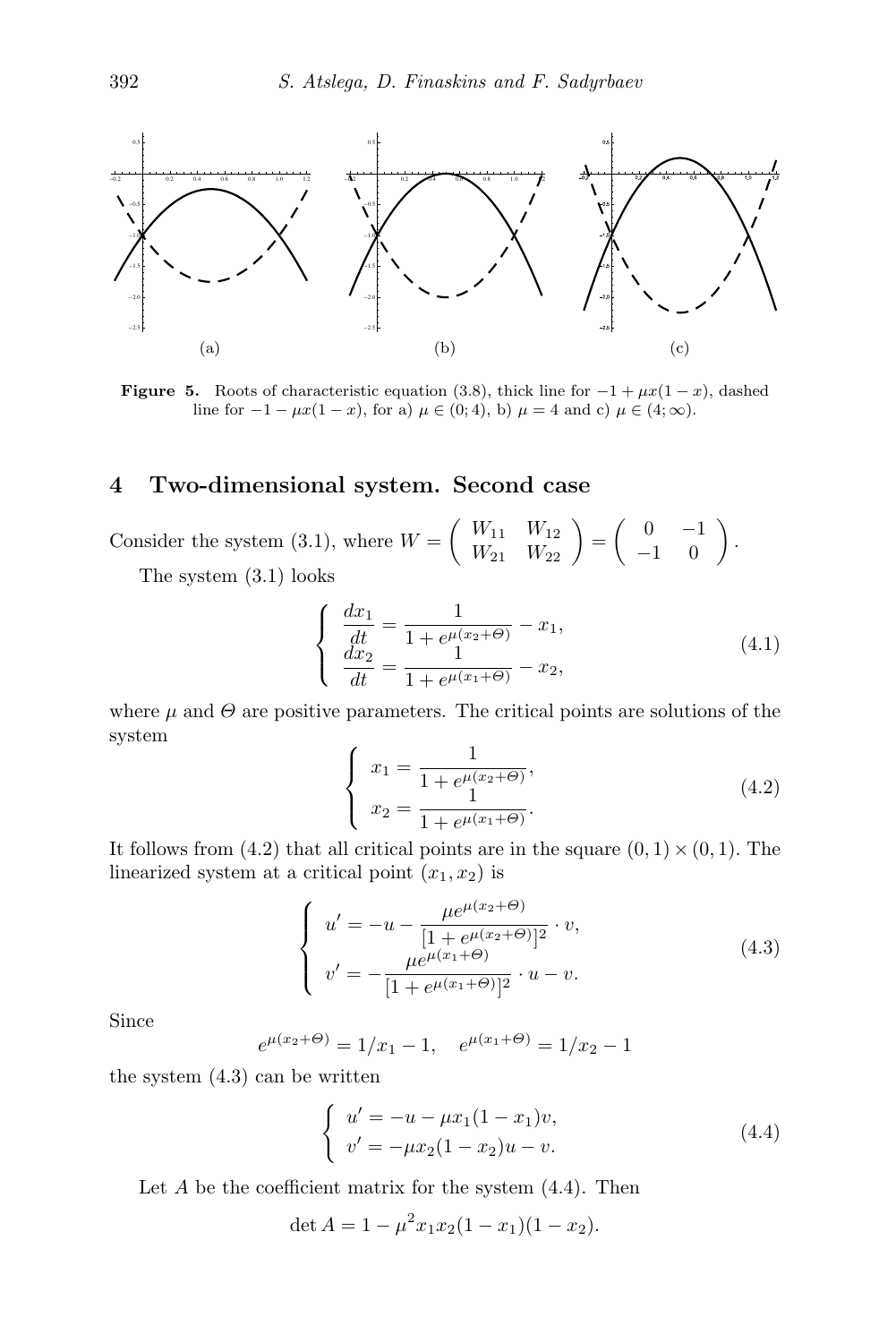Notice that  $x_1$  and  $x_2$  are dependent on  $\mu$  and  $\Theta$ .

The characteristic equation for [\(4.4\)](#page-7-3) is

<span id="page-8-5"></span>
$$
(1 + \lambda)^2 = \mu^2 x_1 x_2 (1 - x_1)(1 - x_2). \tag{4.5}
$$

#### 4.1 Symmetric case

Let us consider critical points lying on the bisectrix. All these points are of the form  $(x, x)$  and x can be found from  $(4.2)$ 

<span id="page-8-0"></span>
$$
x = 1/(1 + e^{\mu(x+\Theta)}).
$$
 (4.6)

**Proposition 2.** For any positive  $\mu$  and  $\Theta$  there is exactly one critical point of the form  $(x, x)$ .

Proof. The proof follows from elementary observation that in [\(4.6\)](#page-8-0) on the left is increasing to  $+\infty$  function starting at the origin and on the right there is strictly decreasing (for any positive  $\mu$  and  $\Theta$ ) function of x which takes a positive value  $\frac{1}{1+e^{\mu\Theta}}$  at  $x=0$ .  $\Box$ 

## <span id="page-8-4"></span>4.2 Asymmetric case. Example

In contrast to system [\(3.2\)](#page-4-1) which may have critical points only of the form  $(x, x)$  system [\(4.1\)](#page-7-4) may have critical points also aside of the bisectrix.

Indeed, suppose that the critical point for system [\(4.1\)](#page-7-4) is of the form  $(\xi, \eta)$ , where  $0 < \xi < \eta < \frac{1}{2}$ . Then, due to [\(4.2\)](#page-7-1),

<span id="page-8-1"></span>
$$
\begin{cases}\n\xi = \frac{1}{1 + e^{\mu(\eta + \Theta)}}, \\
\eta = \frac{1}{1 + e^{\mu(\xi + \Theta)}}.\n\end{cases}
$$
\n(4.7)

We will find parameters  $\mu$  and  $\Theta$  so that for given  $\xi$  and  $\eta$  the system [\(4.7\)](#page-8-1) is satisfied. It follows from [\(4.7\)](#page-8-1) that

$$
\begin{cases}\ne^{\mu(\eta+\Theta)} = 1/\xi - 1, \\
e^{\mu(\xi+\Theta)} = 1/\eta - 1, \\
\mu(\eta+\Theta) = \ln(1/\xi - 1), \\
\mu(\xi+\Theta) = \ln(1/\eta - 1).\n\end{cases} (4.8)
$$

<span id="page-8-2"></span>or

Solving [\(4.8\)](#page-8-2) with respect to  $\mu$  and  $\Theta$  one gets that

$$
\Theta = \frac{\eta \ln\left(\frac{1}{\eta} - 1\right) - \xi \ln\left(\frac{1}{\xi} - 1\right)}{\ln\left(\frac{1}{\xi} - 1\right) - \ln\left(\frac{1}{\eta} - 1\right)}, \quad \mu = \frac{1}{\eta - \xi} \Big[ \ln\left(\frac{1}{\xi} - 1\right) - \ln\left(\frac{1}{\eta} - 1\right) \Big].
$$

Since  $0 < \xi < \eta$  the parameter  $\mu$  is positive. The parameter  $\Theta$  is positive only if the inequality

<span id="page-8-3"></span>
$$
\eta \ln (1/\eta - 1) - \xi \ln (1/\xi - 1) > 0 \tag{4.9}
$$

Math. Model. Anal., 21(3):385–398, 2016.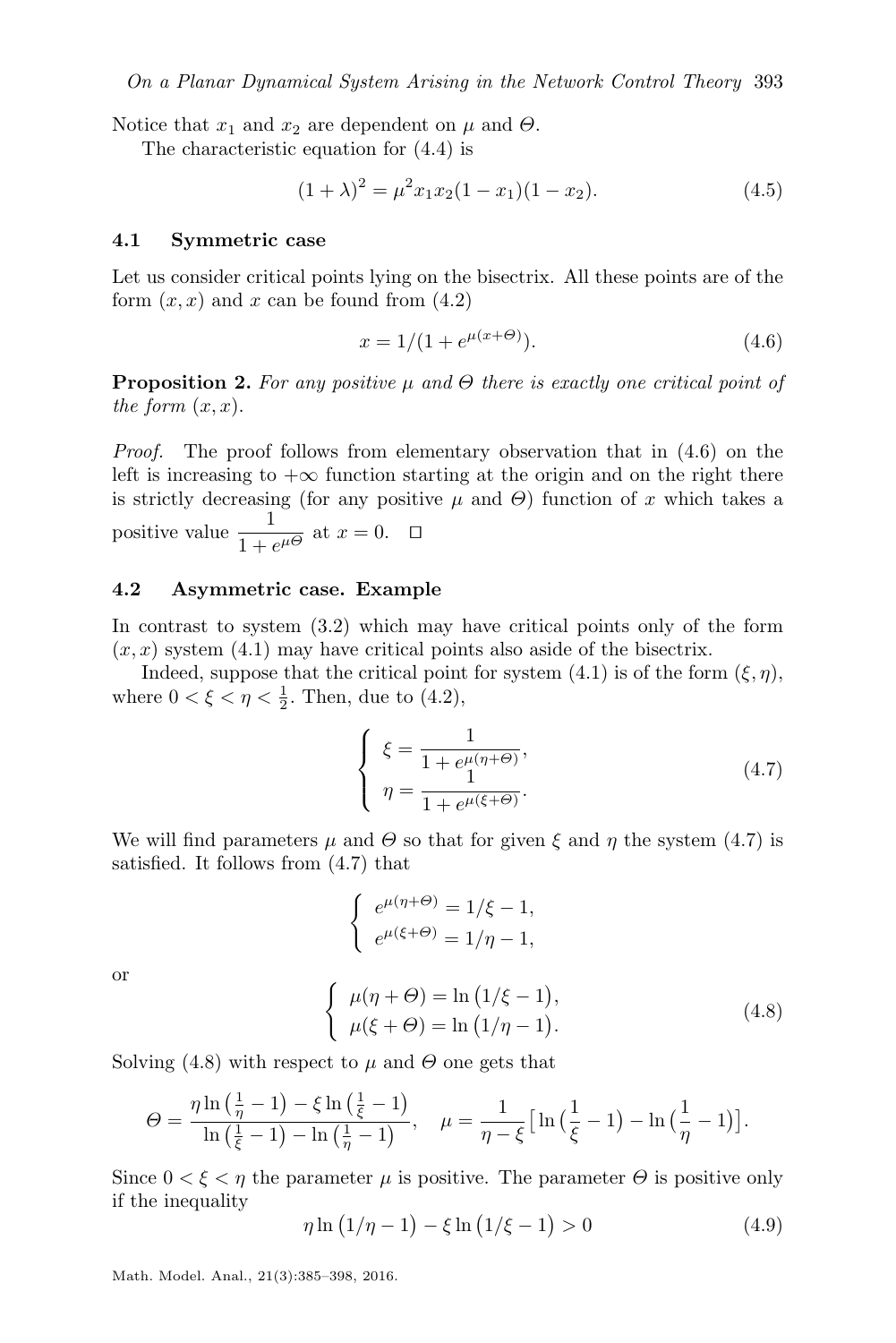<span id="page-9-0"></span>

**Figure 6.** Region  $0 < \xi < \eta$ , described by the inequality [\(4.9\)](#page-8-3).

holds. For  $\xi < \eta$  the region [\(4.9\)](#page-8-3) is visualized in Figure [6.](#page-9-0)

For example, consider  $\mu = 20$  and  $\Theta = 0.07$ . It follows that the system  $(4.7)$  has a solution  $(0.00729, 0.17569)$  (rounded for 5 digits). The symmetric point (0.17569, 0.00729) also solves the system. There is also a critical point (0.06407, 0.06407) on the bisectrix.

## 5 Phase portraits for system [\(3.2\)](#page-4-1)

Consider the particular cases of  $\mu = 5$ . Let us detect the signs of  $\lambda = -1 \pm \sqrt{3}$  $5x(1-x)$ . The smallest  $\lambda = -1 - 5x(1-x)$  always is negative (dashed curve in Figure [5\)](#page-7-0). The larger  $\lambda = -1 + 5x(1 - x)$  (solid curve) is positive for  $x \in (\frac{1}{2} - \frac{\sqrt{5}}{10}, \frac{1}{2} + \frac{\sqrt{5}}{10})$ . The type of critical point depends on x. Therefore for

$$
x \in \left(0; \frac{1}{2} - \frac{\sqrt{5}}{10}\right) \bigcup \left(\frac{1}{2} + \frac{\sqrt{5}}{10}; 1\right) \tag{5.1}
$$

the critical point is a stable node (both  $\lambda$  are negative and different). For

<span id="page-9-2"></span><span id="page-9-1"></span>
$$
x \in \left(\frac{1}{2} - \frac{\sqrt{5}}{10}; \frac{1}{2} + \frac{\sqrt{5}}{10}\right) \tag{5.2}
$$

the critical point is the saddle point (two  $\lambda$  have different signs).

There exist  $\Theta_1 = \frac{1}{2} - \frac{\sqrt{5}}{10} + \frac{1}{5} \ln \frac{3 + \sqrt{5}}{2}$  and  $\Theta_2 = \frac{1}{2} + \frac{\sqrt{5}}{10} + \frac{1}{5} \ln \frac{3 - \sqrt{5}}{2}$  (depicted in Figure [3\)](#page-6-0) such that for  $\Theta \in (0, \Theta_1)$  there is one critical point, for  $\Theta = \Theta_1$ there are two critical points, for  $\Theta \in (\Theta_1, \Theta_2)$  there are three critical points, for  $\Theta = \Theta_2$  there are two critical points, and for  $\Theta > \Theta_2$  there is one critical point.

#### 5.1 Particular case I

In the first particular case the parameter  $\Theta = 0.3$  is from the interval  $(0, \Theta_1)$ . The system  $(3.2)$  has one critical point  $(0.965332; 0.965332)$ . According to  $(5.1)$ the type of critical point is a stable node. The respective phase portrait is depicted in Figure [7a.](#page-10-0)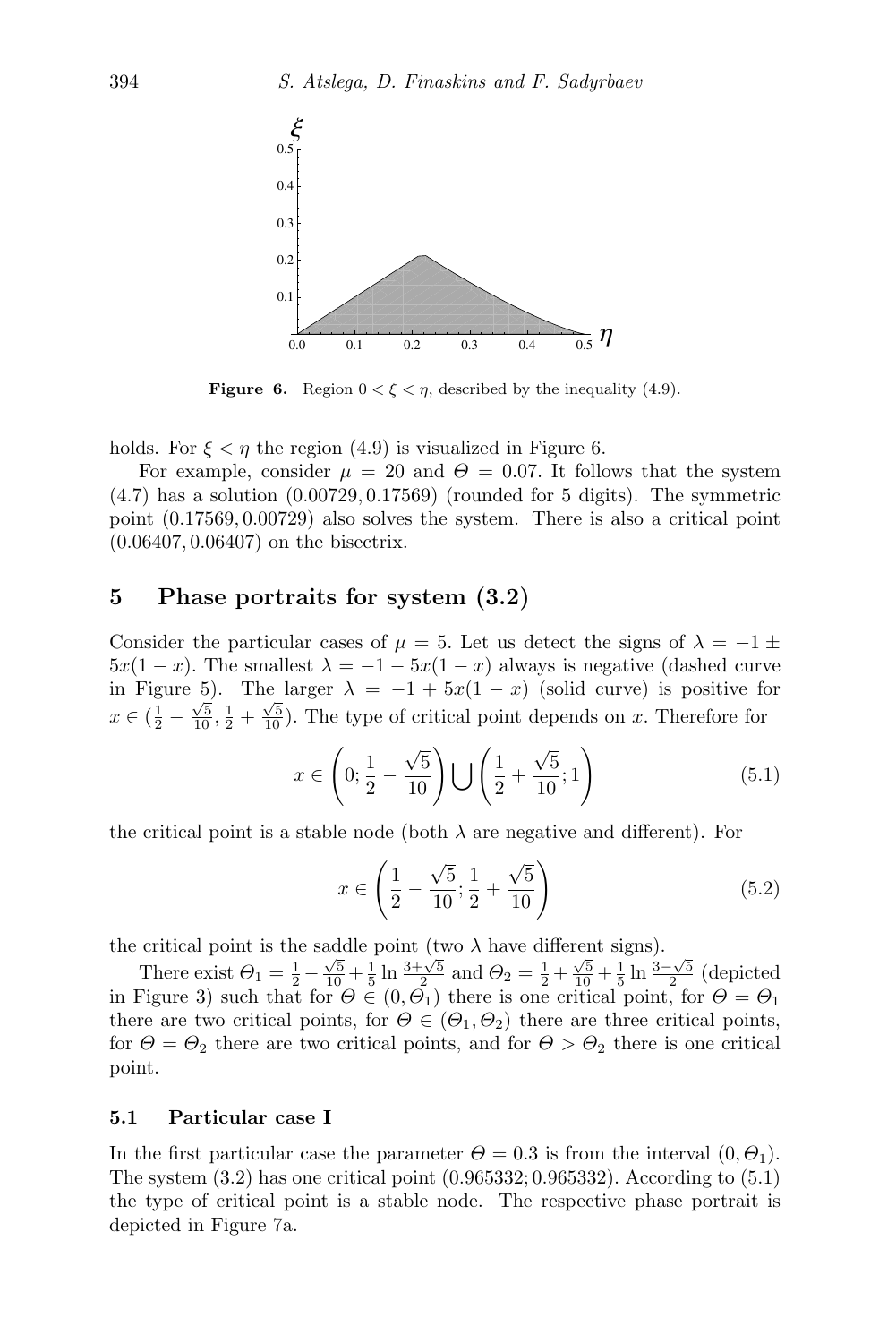<span id="page-10-0"></span>

<span id="page-10-1"></span>Figure 7. The phase portraits with different parameters.

#### 5.2 Particular case II

In the second particular case the parameter  $\Theta = \Theta_1 = \frac{1}{2} - \frac{\sqrt{5}}{10} + \frac{1}{5} \ln \frac{3+\sqrt{5}}{2}$ . The system [\(3.2\)](#page-4-1) has first critical point  $(\frac{1}{2} - \frac{\sqrt{5}}{10}; \frac{1}{2} - \frac{\sqrt{5}}{10})$  of degenerate type and the second critical point  $(0.89279; 0.89279)$  of the type node according to [\(5.1\)](#page-9-1). The linearized system [\(3.7\)](#page-6-1) at the first critical point becomes

$$
\begin{cases}\n u' = -u + v, \\
 v' = u - v\n\end{cases}
$$

and the coefficient matrix is degenerate. One has that  $u' + v' = 0$  and therefore  $u + v = c$ , where c is an arbitrary constant. The respective phase portrait is depicted in Figure [7b.](#page-10-1)

#### 5.3 Particular case III

In the third particular case the parameter  $\Theta = 0.5$  is from the interval  $(\Theta_1, \Theta_2)$ . The system  $(3.2)$  has two critical points  $(0.144794; 0.144794)$  and  $(0.855206; 0.855206)$  of the type node according to  $(5.1)$  and the one critical point  $(0.5; 0.5)$  of the type saddle point according to  $(5.2)$ . The respective phase portrait is depicted in Figure [8a.](#page-11-0)

#### 5.4 Particular case IV

In the fourth particular case the parameter  $\Theta = \Theta_2 = \frac{1}{2} + \frac{\sqrt{5}}{10} + \frac{1}{5} \ln \frac{3-\sqrt{5}}{2}$ . The system [\(3.2\)](#page-4-1) has first critical point  $(0.10721; 0.10721)$  of the type node according to [\(5.1\)](#page-9-1) and the second critical point  $(\frac{1}{2} + \frac{\sqrt{5}}{10}; \frac{1}{2} + \frac{\sqrt{5}}{10})$  of degenerate type that can be treated exactly as the previous degenerate case. The respective phase portrait is depicted in Figure [8b.](#page-11-1)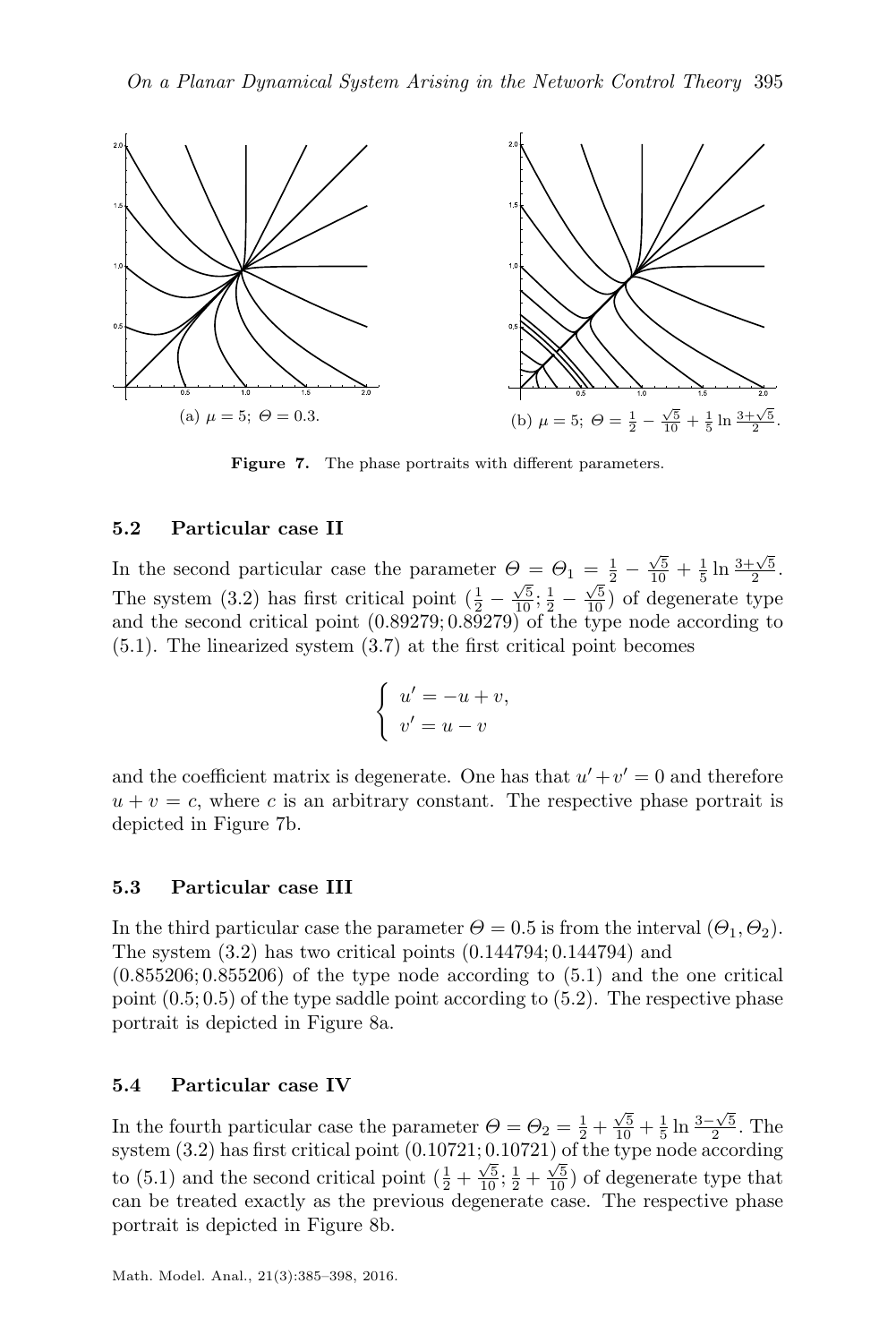<span id="page-11-0"></span>

Figure 8. The phase portraits with different parameters.

#### 5.5 Particular case V

In the fifth particular case the parameter  $\Theta = 1$  is from the interval  $(\Theta_2, +\infty)$ . The system [\(3.2\)](#page-4-1) has one critical point (0.00692709; 0.00692709) of the type node according to [\(5.1\)](#page-9-1). The respective phase portrait is depicted in Figure [9a.](#page-11-2)

<span id="page-11-2"></span>

<span id="page-11-3"></span><span id="page-11-1"></span>

(a)  $\mu = 5$ ;  $\Theta = 1$ . (b) The phase portrait for asymmetric case considered in subsec-tion [4.2](#page-8-4) (  $\mu = 20; \; \Theta = 0.07$ ). There are three critical points and two of them (stable nodes) are aside of the bisectrix.

Figure 9. The phase portraits with different parameters.

## 6 Phase portrait for system [\(4.1\)](#page-7-4)

Consider the particular cases of  $\mu = 20$ ,  $\Theta = 0.07$ . The type of critical point  $(0.06407, 0.06407)$  is saddle point (one  $\lambda$  is positive and the other  $\lambda$  is negative). The types of critical points (0.00729, 0.17569) and (0.17569, 0.00729) can be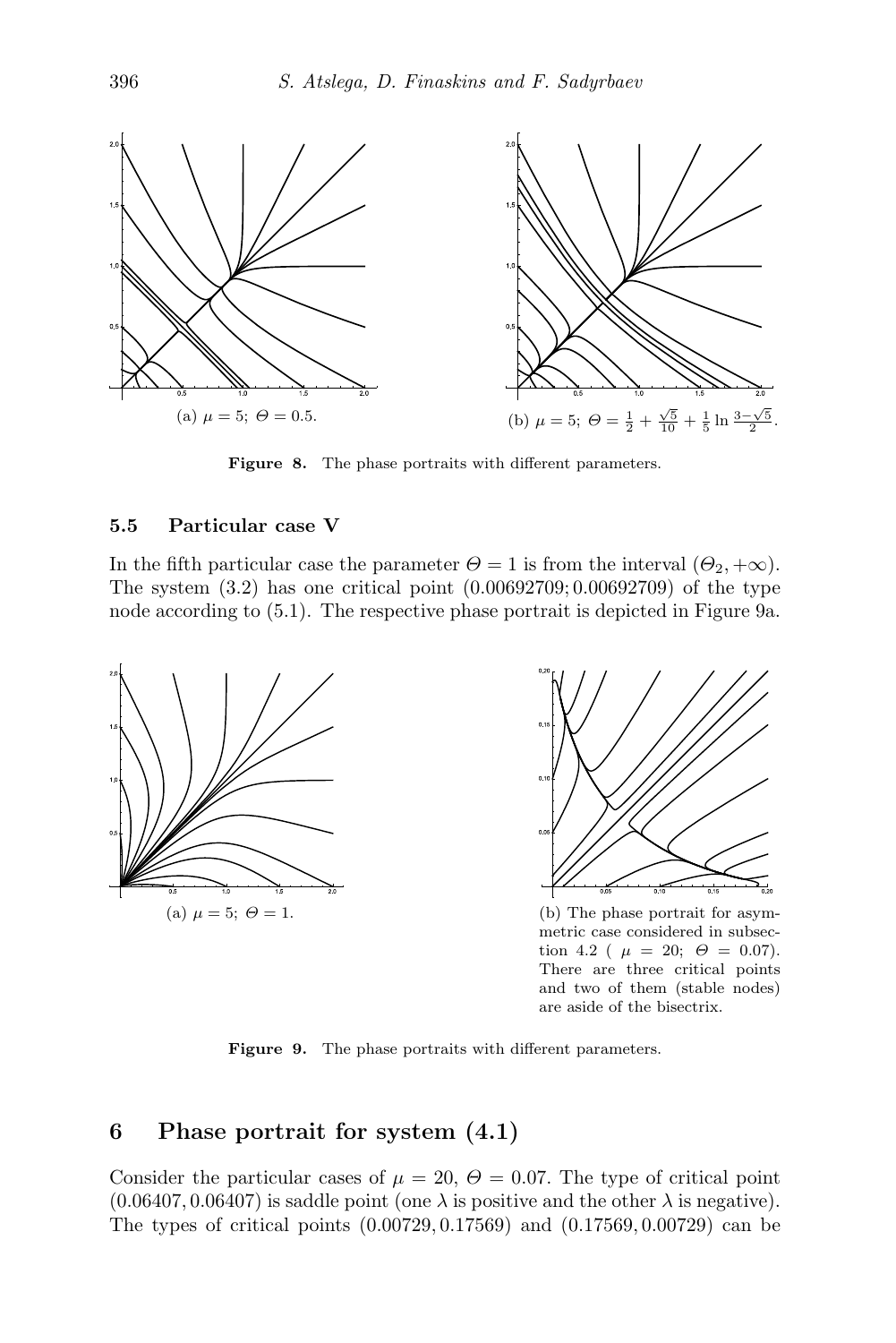detected calculating  $\lambda$  in [\(4.5\)](#page-8-5). It follows that  $\lambda \approx -1 \pm 0.647476$  and both are negative. Therefore the types of both critical points aside of bisectrix are stable nodes. The respective phase portrait is depicted in Figure [9b.](#page-11-3)

## **Conclusions**

In this paper the system [\(3.1\)](#page-4-0) is considered under the simplifying condition  $v_q = 1$ . The regulatory matrices are  $W_{11} = W_{22} = 0$ ,  $W_{12} = W_{21} = 1$  and  $W_{11} = W_{22} = 0, W_{12} = W_{21} = -1.$ 

In the first case analysis shows that for  $\mu \in (0, 4)$  for any positive  $\Theta$  there is one critical point of the type "stable node". For  $\mu = 4$  and for all positive  $\Theta$ , except the special value  $\Theta = 0.5$  there is exactly one critical point of the same type. For  $\mu > 4$  there are two values of  $\Theta$ ,  $\Theta_1 < \Theta_2$  with the property: if  $\Theta \in$  $ext[\Theta_1, \Theta_2]$ , then there is one critical point "stable node"; if  $\Theta \in int[\Theta_1, \Theta_2]$ , then there are two critical points of the type "stable node" and one saddle point between them; if  $\Theta = \Theta_1$  or  $\Theta = \Theta_2$  then there are two critical points, one of the type "stable node" and another one attracting degenerate point (the matrix of coefficients of the linearized system is degenerate with the zero determinant). The phase portraits are visualized for various  $\Theta$  provided that  $\mu = 5$ . On these phase portraits the system has exactly one attracting stable node for  $0 < \Theta < \Theta_1 = \frac{1}{2} - \frac{\sqrt{5}}{10} + \frac{1}{5} \ln \frac{3+\sqrt{5}}{2}$ . The system has two stable nodes and one attracting-repelling saddle point in-between them for  $\Theta \in (\Theta_1, \Theta_2)$ , where  $\Theta_2 = \frac{1}{2} + \frac{\sqrt{5}}{10} + \frac{1}{5} \ln \frac{3-\sqrt{5}}{2}$ . For greater  $\Theta$  there is also one attracting stable node. There are two special values of  $\Theta$ , namely  $\Theta_1$  and  $\Theta_2$ , for which the attractor consists of a stable node and a degenerate attracting critical point.

In the second case there is always a (unique) critical point of the form  $(x, x)$ . In the considered example it is a saddle point. It is possible that there exist also critical points of the form  $(x_1, x_2)$  aside the bisectrix. Then the coordinates  $x_1$  and  $x_2$  have to satisfy the condition [\(4.9\)](#page-8-3). In the example the type of both "out of bisectrix" critical points is a stable node. Therefore the structure of attracting sets for both cases may differ essentially.

As to the beginning of the article and telecommunications and gene networks the following should be said. It is useful to model telecommunications networks by means of the theory of gene regulatory ones.

Gene regulatory networks are characterized by high adaptivity to rapid and/or unpredictable changes. In the adaptivity process the important role is played by attractors of elements of network. For the very particular case considered the structure of attractors is simple, namely they consist of a number of critical points. The number of critical points, their location and their character may vary along with the change of parameters as was described above.

## References

<span id="page-12-0"></span>[1] F.M. Alakwaa. Modeling of gene regulatory networks: A literature review. J. of Computaional Systems Biology, 1:8 pages, 2014.